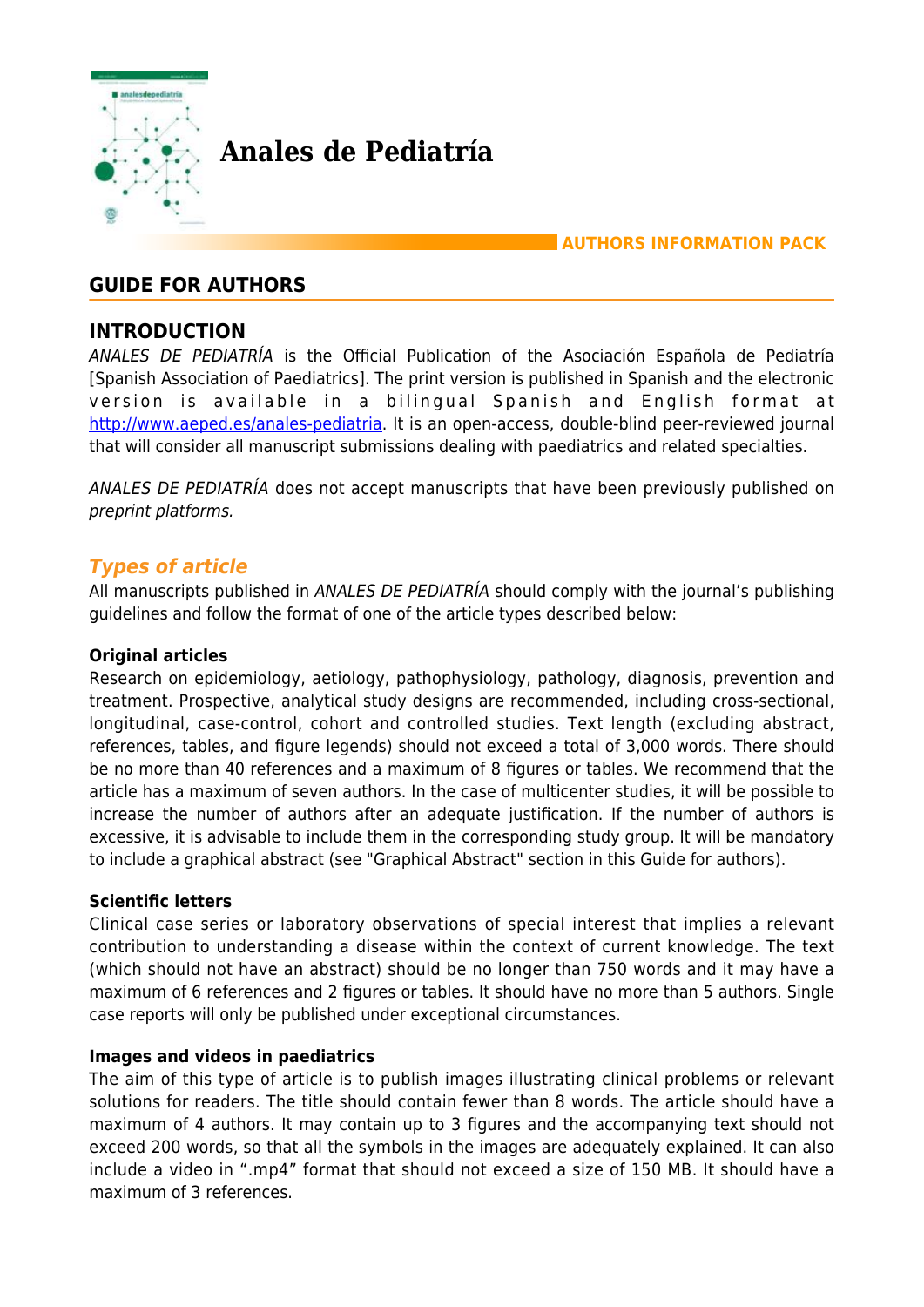#### **Letters to the Editor**

This section is only open to correspondence on editorial matters and comments in response to articles published in ANALES DE PEDIATRÍA in the past four months or related to topics addressed in such articles. The text should be no longer than 500 words, and have a maximum of 4 references and 2 figures or tables. It should have no more than 4 authors.

#### **Editorials**

These articles discuss recent advances in paediatrics, preferably related to one of the articles published in the same issue. Editorials are commissioned by the Journal Editorial Board. They should not exceed 1,200 words or have more than 5 references.

#### **Asociación Española de Pediatría**

This section will include articles by the AEP Executive Committee, those produced at its request, publications by the AEP Committees and Working Groups, consensus articles by at least two of the AEP's Specialised Scientific Societies or their Working Groups or Committees, in which case they must be endorsed by the corresponding Specialised Societies.

Articles or manuscripts submitted for this section will require the approval of the AEP Executive Committee; when they are sent for publication and accepted, they will be informed of the order of publication in accordance with the dates of submission and the considerations of the journal's Editorial Committee and the AEP Executive Committee.

The size and structure of manuscripts should be the same as for original articles. The recommended number of authors is similar to that of the original articles.

#### **Special articles**

The Editorial Board of ANALES DE PEDIATRÍA will select and invite authors to write special articles or review subjects of particular interest in paediatric practice. Manuscript size and structure should be as the original articles. Authorship should also be as the original articles.

#### **Other sections**

The various scientific societies belonging to the Asociación Española de Pediatría may publish part of their summaries of meetings and congresses in the Spanish electronic version of ANALES DE PEDIATRÍA, at their request. Articles should be submitted as a single MS Word file in the order and structure intended for publication.

#### *Contact details for submission*

You can send your manuscript at<https://www.analesdepediatria.org/es-envio-manuscritos>

#### Open Access

This is an Open Access journal: articles can be consulted and downloaded immediately and permanently free of charge. This journal has no page charges. The [Creative Commons licence](https://www.elsevier.com/about/policies/open-access-licenses) present in each article defines the permitted uses of the article.

#### *Language*

This journal accepts articles written in Spanish or English, and it is published in both languages.

# *Submission checklist*

You can use this list to carry out a final check of your submission before you send it to the journal for review. Please check the relevant section in this Guide for Authors for more details.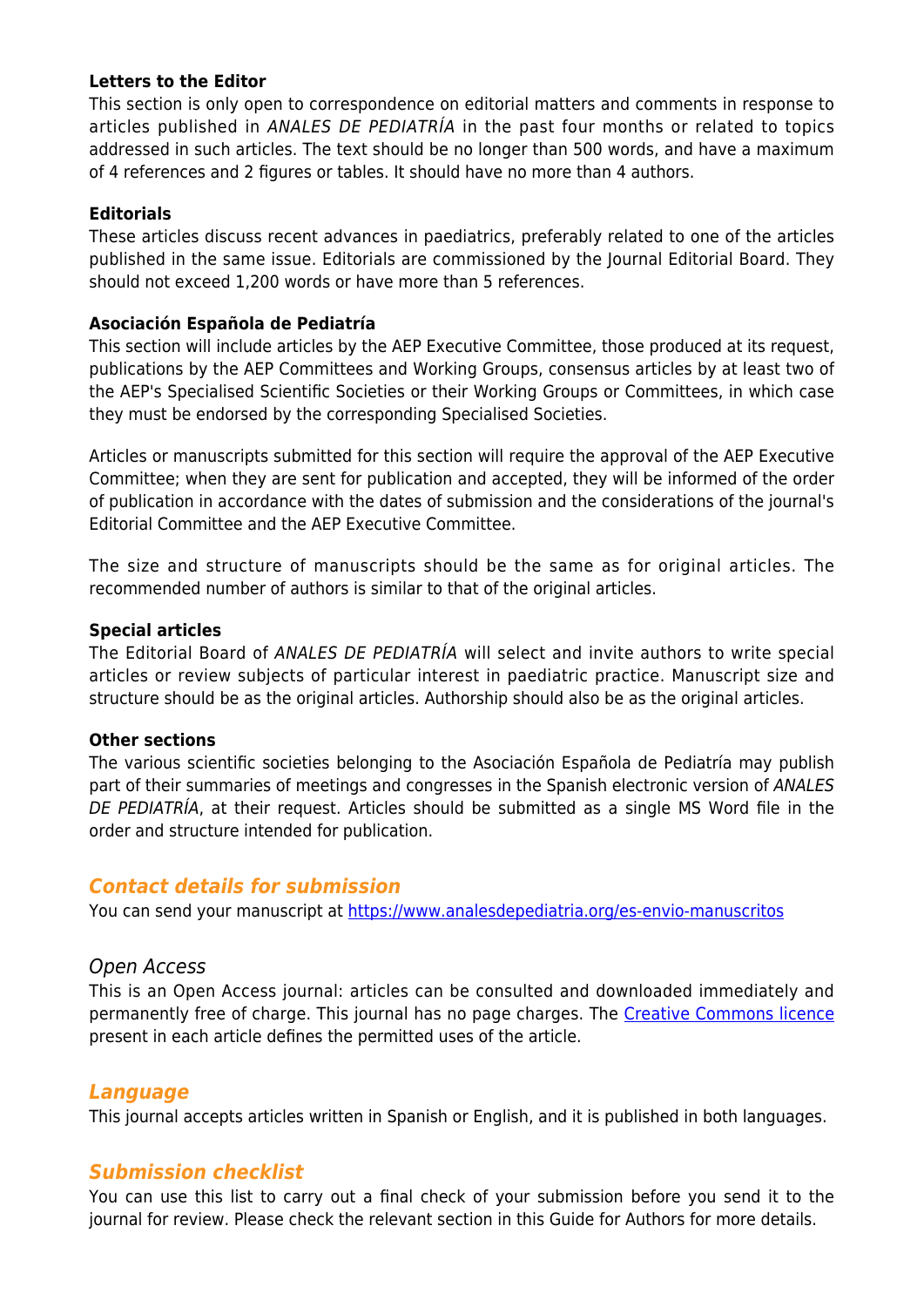#### **Ensure that the following items are present:**

#### First page:

- One author has been designated as the corresponding author with contact details (E-mail address, Full postal address).
- All necessary files have been uploaded.

#### Anonymous manuscript:

- Include keywords.
- All figures (include relevant captions).
- All tables (including titles, description, footnotes).
- Ensure all figure and table citations in the text match the files provided.
- Indicate clearly if color should be used for any figures in print.
- **Check that the body of the manuscript (with figures, tables, references, and acknowledgments) or the graphical abstract do not include the authors' identification or their affiliations.**

Graphical Abstracts / Highlights files (where applicable).

Supplemental files (where applicable).

Further considerations:

- The manuscript has been 'spell checked' and 'grammar checked'.
- All references mentioned in the Reference List are cited in the text, and vice versa.
- **Permission has been obtained for use of copyrighted material from other sources (including the Internet).**
- A competing interests statement is provided, even if the authors have no competing interests to declare.
- Journal policies detailed in this guide have been reviewed.
- Referee suggestions and contact details provided, based on journal requirements.

For further information, visit our [Publishing Support Center.](https://service.elsevier.com/app/home/supporthub/publishing/)

# **BEFORE YOU BEGIN**

# *Ethics in publishing*

Accepted manuscripts will become the permanent property of the journal and may only be reproduced in part or full with the latter's permission. Articles that have been published by or submitted to other journals will not be accepted.

The authors are responsible for obtaining the appropriate permission to reproduce in ANALES DE PEDIATRÍA any previously published material (text, tables, or figures). This permission must be requested from both the author and the publisher of such material.

Please see our information pages on **[Ethics in publishing](https://www.elsevier.com/about/policies/publishing-ethics)** and **Ethical guidelines for journal** [publication](https://www.elsevier.com/authors/journal-authors/policies-and-ethics).

# *Studies in humans and animals*

If the work involves the use of human subjects, the author should ensure that the work described has been carried out in accordance with [The Code of Ethics of the World Medical](https://www.wma.net/policies-post/wma-declaration-of-helsinki-ethical-principles-for-medical-research-involving-human-subjects/)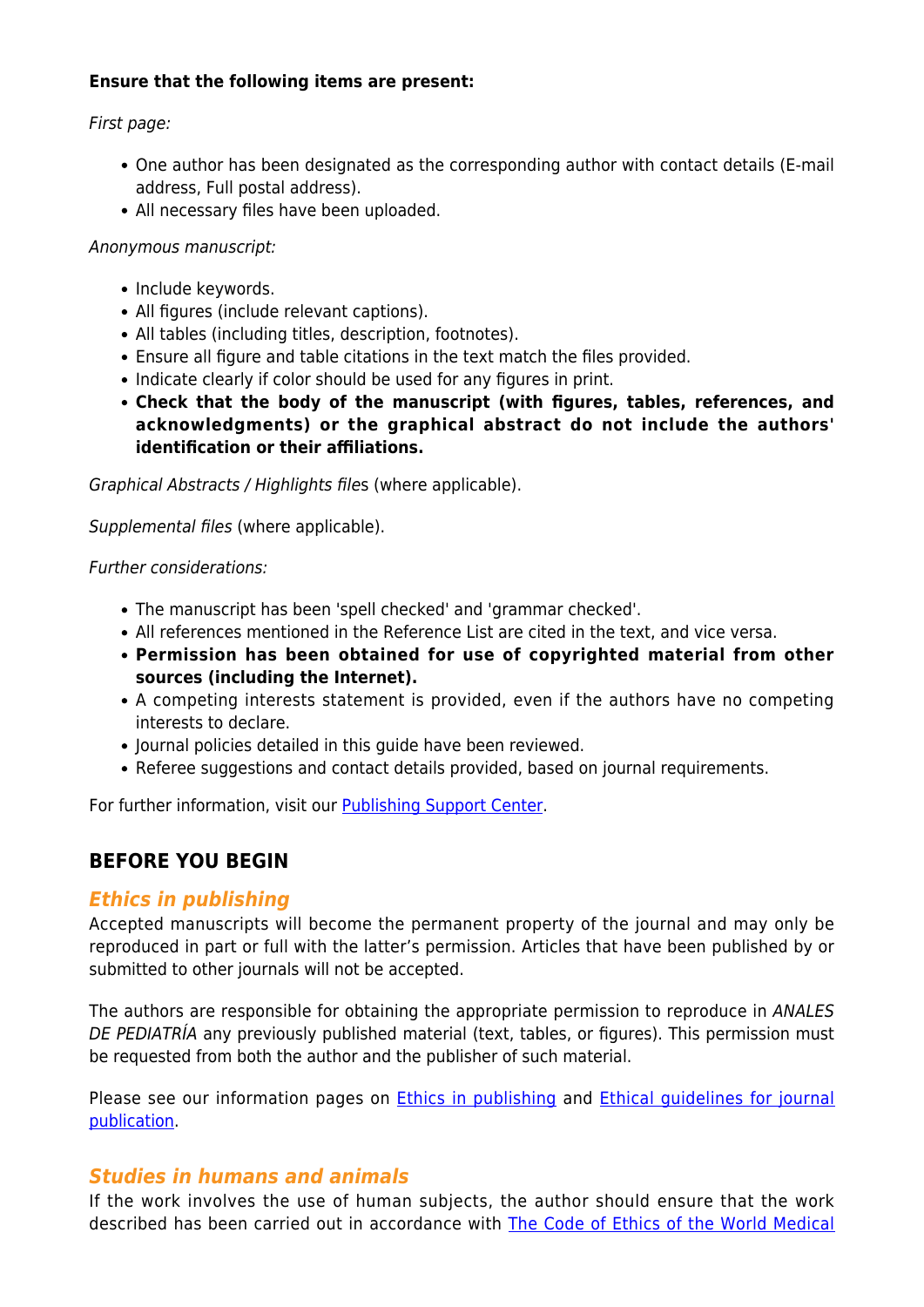[Association](https://www.wma.net/policies-post/wma-declaration-of-helsinki-ethical-principles-for-medical-research-involving-human-subjects/) (Declaration of Helsinki) for experiments involving humans. The manuscript should be in line with the [Recommendations for the Conduct, Reporting, Editing and Publication of](http://www.icmje.org/recommendations) [Scholarly Work in Medical Journals](http://www.icmje.org/recommendations) and aim for the inclusion of representative human populations (sex, age and ethnicity) as per those recommendations. The terms [sex and gender](https://www.who.int/gender-equity-rights/understanding/gender-definition/en/) should be used correctly.

Authors should include a statement in the manuscript that informed consent was obtained for experimentation with human subjects. The privacy rights of human subjects must always be observed.

All animal experiments should comply with the **ARRIVE quidelines** and should be carried out in accordance with the U.K. Animals (Scientific Procedures) Act, 1986 and associated guidelines, [EU Directive 2010/63/EU for animal experiments,](https://ec.europa.eu/environment/chemicals/lab_animals/legislation_en.htm) or the National Institutes of Health guide for the care and use of Laboratory animals (NIH Publications No. 8023, revised 1978) and the authors should clearly indicate in the manuscript that such guidelines have been followed. The sex of animals must be indicated, and where appropriate, the influence (or association) of sex on the results of the study.

### *Informed consent and patient details*

Research and/or Ethics Committees In the methods' section, authors should state that procedures undertaken by participants were performed after obtaining informed consent from parents. The study must have been reviewed and approved by the Research and/or Ethics Committees of the institution where the study was conducted. In the case of research involving animals, authors should indicate whether they have complied with the corresponding recommendations issued by institutional and national regulatory bodies on laboratory animal care and use. In clinical case descriptions in any sections of the journal, mainly when the patient is identifiable either by the description of the disease or in the figures that accompany the article, the authors have to declare that they are in possession of a written informed consent signed by the parents to state their permission to publish the text and any images. Likewise, in all cases, authors should declare that they have followed the protocols in place at their healthcare institutions with regard to access to medical records when such data is to be used for research purposes and dissemination among the scientific community.

For more information, please review the **[Elsevier Policy on the Use of Images or Personal](https://www.elsevier.com/about/policies/patient-consent)** [Information of Patients or other Individuals](https://www.elsevier.com/about/policies/patient-consent). Unless you have written permission from the patient (or, where applicable, the next of kin), the personal details of any patient included in any part of the article and in any supplementary materials (including all illustrations and videos) must be removed before submission.

# *Declaration of interest*

In the section Additional Information, authors are obliged to specify whether there are any conflicts of interest that affect their manuscript. In particular, in the case of commercial products, authors must declare whether they hold an agreement with any of the companies whose products appear in the submitted

manuscript or whether they have received financial support of any kind from such companies. The purpose of this is to discuss how these circumstances can be referred to in the article with the affected authors. In all cases, the requirements stated in An Esp Pediatr 2002; 56: 497-499 must be fulfilled, and any such relationships that have existed in the past five years must be expressly declared. [More information.](https://service.elsevier.com/app/answers/detail/a_id/286/supporthub/publishing)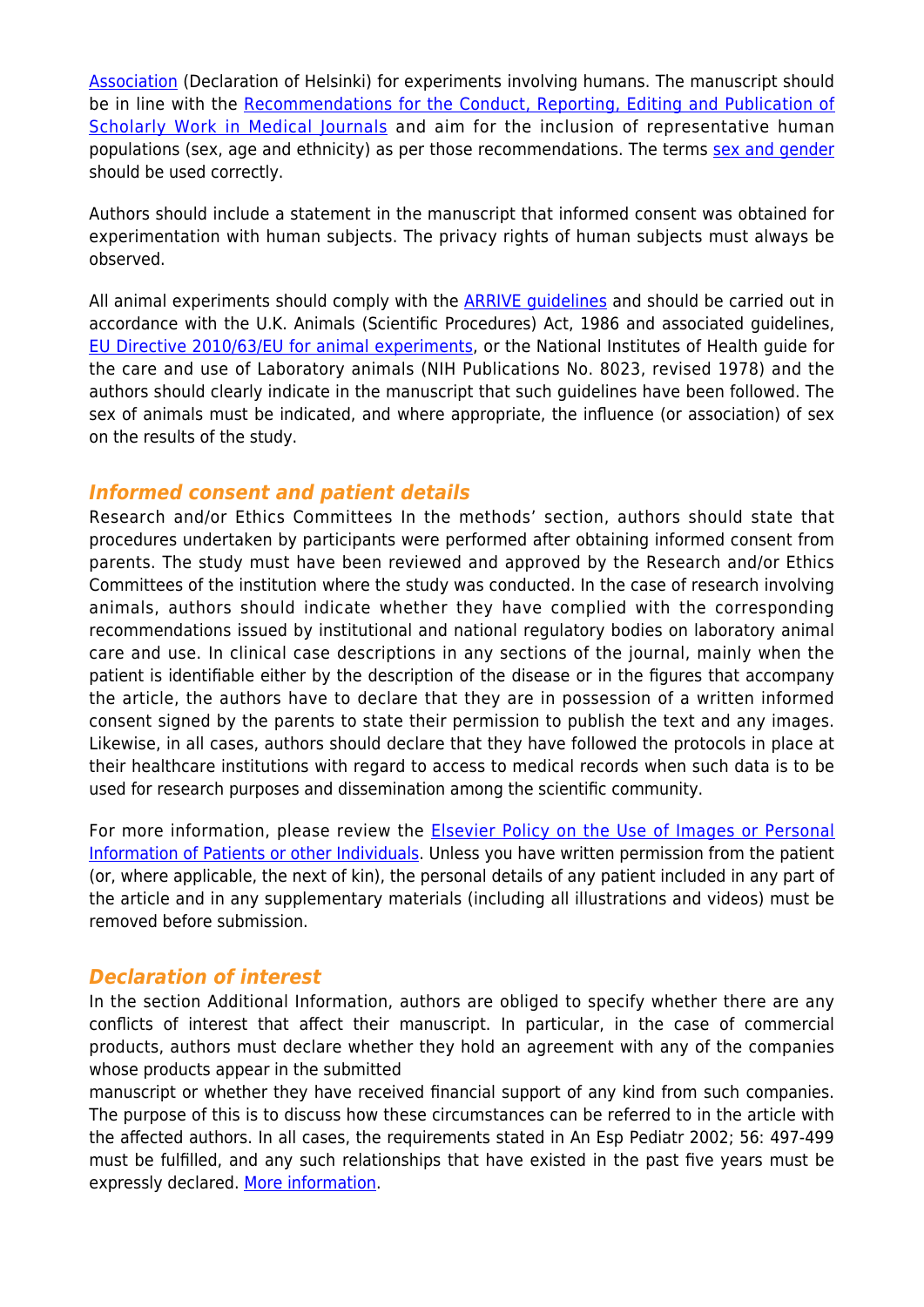# *Submission declaration and verification*

Submission of an article implies that the work described has not been published previously (except in the form of an abstract or as part of a published lecture or academic thesis, see '[Multiple, redundant or concurrent publication](http://www.elsevier.com/authors/journal-authors/policies-and-ethics)' section of our ethics policy for more information), that it is not under consideration for publication elsewhere, that its publication is approved by all authors and tacitly or explicitly by the responsible authorities where the work was carried out, and that, if accepted, it will not be published elsewhere in the same form, in English or in any other language, including electronically without the written consent of the copyright-holder. To verify originality, your article may be checked by the originality detection service [Crossref](https://www.elsevier.com/editors/perk/plagiarism-complaints/plagiarism-detection) [Similarity Check.](https://www.elsevier.com/editors/perk/plagiarism-complaints/plagiarism-detection)

# *Authorship*

Only authors who have made an intellectual contribution to the work should be credited in the list of authors. Assisting in data collection or participating in a particular test are not sufficient criteria in themselves to be credited as an author. In general, authorship should be based on the fulfillment of the following requirements:

1. Participation in the conception and design, or acquisition of data, or analysis and interpretation of the data, that has resulted in the article in question.

- 2. Participation in manuscript writing and any revisions.
- 3. Final approval was given to the version to be published.

Those whose contributions do not justify authorship may be acknowledged individually or together as a group under a single heading. The Editorial Secretariat of ANALES DE PEDIATRÍA shall not be liable for any disputes arising from the authorship of the articles published in the Journal.

# *Changes to authorship*

Authors are expected to consider carefully the list and order of authors **before** submitting their manuscript and provide the definitive list of authors at the time of the original submission. Any addition, deletion or rearrangement of author names in the authorship list should be made only **before** the manuscript has been accepted and only if approved by the journal Editor. To request such a change, the Editor must receive the following from the **corresponding author**: (a) the reason for the change in author list and (b) written confirmation (e-mail, letter) from all authors that they agree with the addition, removal or rearrangement. In the case of addition or removal of authors, this includes confirmation from the author being added or removed.

Only in exceptional circumstances will the Editor consider the addition, deletion or rearrangement of authors **after** the manuscript has been accepted. While the Editor considers the request, publication of the manuscript will be suspended. If the manuscript has already been published in an online issue, any requests approved by the Editor will result in a corrigendum.

# *Clinical trial results*

In line with the position of the International Committee of Medical Journal Editors, the journal will not consider results posted in the same clinical trials registry in which primary registration resides to be prior publication if the results posted are presented in the form of a brief structured (less than 500 words) abstract or table. However, divulging results in other circumstances (e.g., investors' meetings) is discouraged and may jeopardise consideration of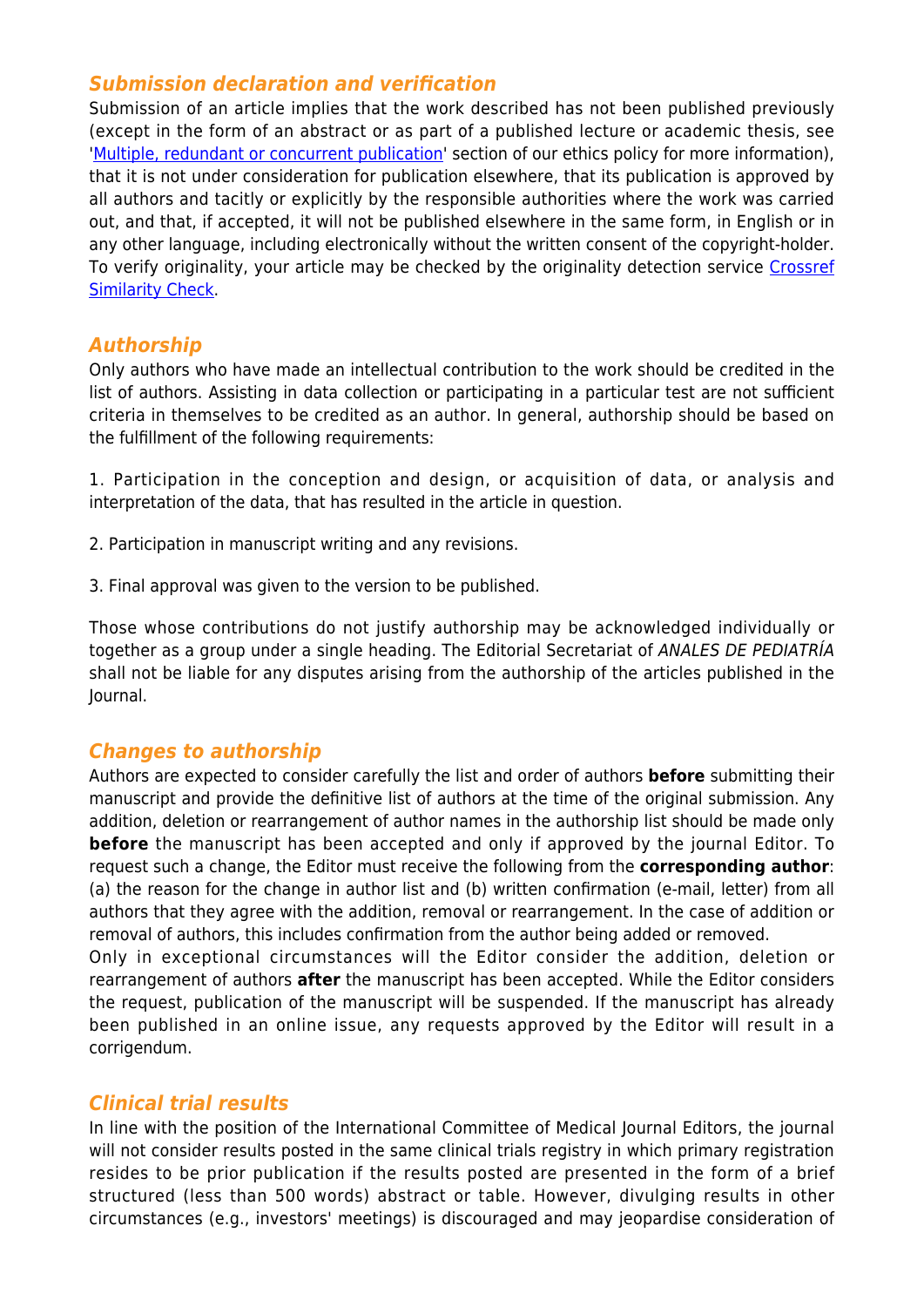the manuscript. Authors should fully disclose all posting in registries of results of the same or closely related work.

# Reporting clinical trials

Randomized controlled trials should be presented according to the CONSORT guidelines. At manuscript submission, authors must provide the CONSORT checklist accompanied by a flow diagram that illustrates the progress of patients through the trial, including recruitment, enrollment, randomization, withdrawal and completion, and a detailed description of the randomization procedure. The [CONSORT checklist and template flow diagram](http://www.consort-statement.org) are available online.

# Registration of clinical trials

Registration in a public trials registry is a condition for publication of clinical trials in this journal in accordance with [International Committee of Medical Journal Editors](http://www.icmje.org) recommendations. Trials must register at or before the onset of patient enrolment. The clinical trial registration number should be included at the end of the abstract of the article. A clinical trial is defined as any research study that prospectively assigns human participants or groups of humans to one or more health-related interventions to evaluate the effects of health outcomes. Health-related interventions include any intervention used to modify a biomedical or health-related outcome (for example drugs, surgical procedures, devices, behavioural treatments, dietary interventions, and process-of-care changes). Health outcomes include any biomedical or health-related measures obtained in patients or participants, including pharmacokinetic measures and adverse events. Purely observational studies (those in which the assignment of the medical intervention is not at the discretion of the investigator) will not require registration.

### Elsevier supports responsible sharing

Find out how you can [share your research](https://www.elsevier.com/authors/journal-authors/submit-your-paper/sharing-and-promoting-your-article) published in Elsevier journals.

# *Role of the funding source*

You are requested to identify who provided financial support for the conduct of the research and/or preparation of the article and to briefly describe the role of the sponsor(s), if any, in study design; in the collection, analysis and interpretation of data; in the writing of the report; and in the decision to submit the article for publication. If the funding source(s) had no such involvement then this should be stated.

# *Elsevier Researcher Academy*

[Researcher Academy](https://researcheracademy.elsevier.com/) is a free e-learning platform designed to support early and mid-career researchers throughout their research journey. The "Learn" environment at Researcher Academy offers several interactive modules, webinars, downloadable guides and resources to guide you through the process of writing for research and going through peer review. Feel free to use these free resources to improve your submission and navigate the publication process with ease.

# *Language (usage and editing services)*

Please write your text in good English (American or British usage is accepted, but not a mixture of these). Authors who feel their English language manuscript may require editing to eliminate possible grammatical or spelling errors and to conform to correct scientific English may wish to use the **English Language Editing service** available from Elsevier's Author Services.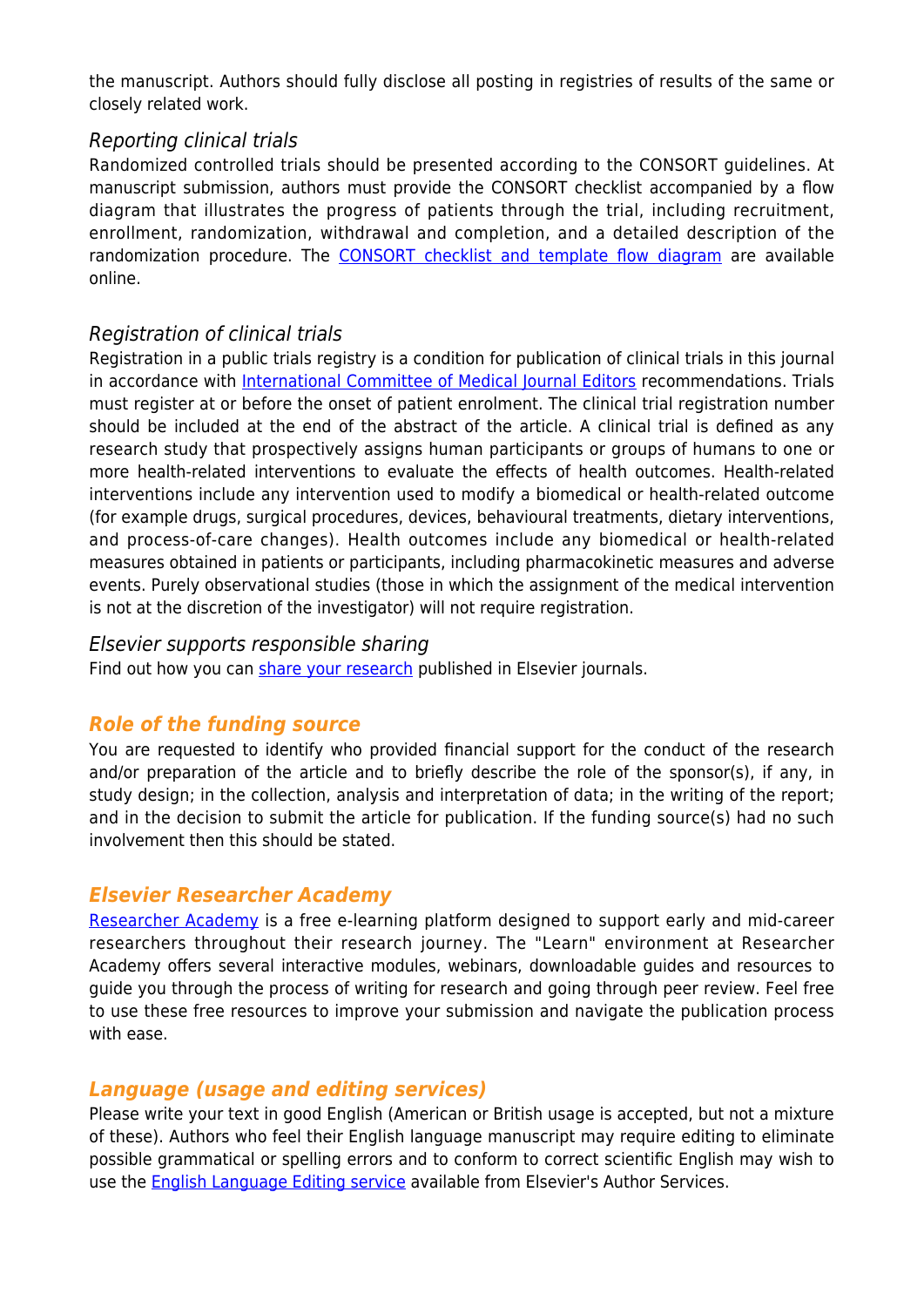# *Submission*

Our online submission system guides you stepwise through the process of entering your article details and uploading your files. The system converts your article files to a single PDF file used in the peer-review process. Editable files (e.g., Word, LaTeX) are required to typeset your article for final publication. All correspondence, including notification of the Editor's decision and requests for revision, is sent by e-mail.

### Submit your article

Please submit your article via<https://www.analesdepediatria.org/es-envio-manuscritos>

In the section Enter Comments it is mandatory to include a letter, stating that:

- The manuscript has only been submitted to ANALES DE PEDIATRÍA and therefore it is not under consideration elsewhere and it has not been previously published in part or full. These restrictions do not apply to abstracts pertaining to conference proceedings or other scientific meetings.
- The authors are responsible for the research.
- The authors have participated in its conception and design; data analysis and interpretation; drafting and review of the manuscript; and in the approval of the final text that has been submitted to ANALES DE PEDIATRÍA.

### Referees

Please submit the names and institutional e-mail addresses of several potential referees. For more details, visit our **Support site**. Note that the editor retains the sole right to decide whether or not the suggested reviewers are used.

The manuscript will first be examined by the Directors' and Editors' Team and if it is considered valid, it will be sent for external review. The Directors' and Editors' Team reserves the right to reject work that it considers not to be appropriate either immediately or after peer review. It may also propose revisions to the manuscript as deemed necessary. Before the article is published in print or in electronic format, the corresponding author will be sent the proofs by email, which should be corrected and returned within 48 hours of reception.

#### Article elements

The parts of a standard (original) article should be ordered on separate pages as follows: Title page, abstract and keywords, main text, references, tables, and figure legends. All pages should be consecutively numbered.

#### **Title page**

This should be a separate document. The title page should contain the following details:

- Article title. This should be as explicit as possible and must not exceed 85 characters, excluding spaces. It should not include words such as ''child'', ''childhood'' ''paediatrics'', because they are already implicit in the journal name.
- Running title not exceeding 40 characters, excluding spaces.
- List of authors in the order that they are to appear in the publication. Use the first name and surname(s) of each author. Note that the format used to cite the authors in the manuscript will be followed in the published article, if accepted, and also in the various bibliographic databases where ANALES DE PEDIATRÍA is referenced.
- Place of work and full postal address.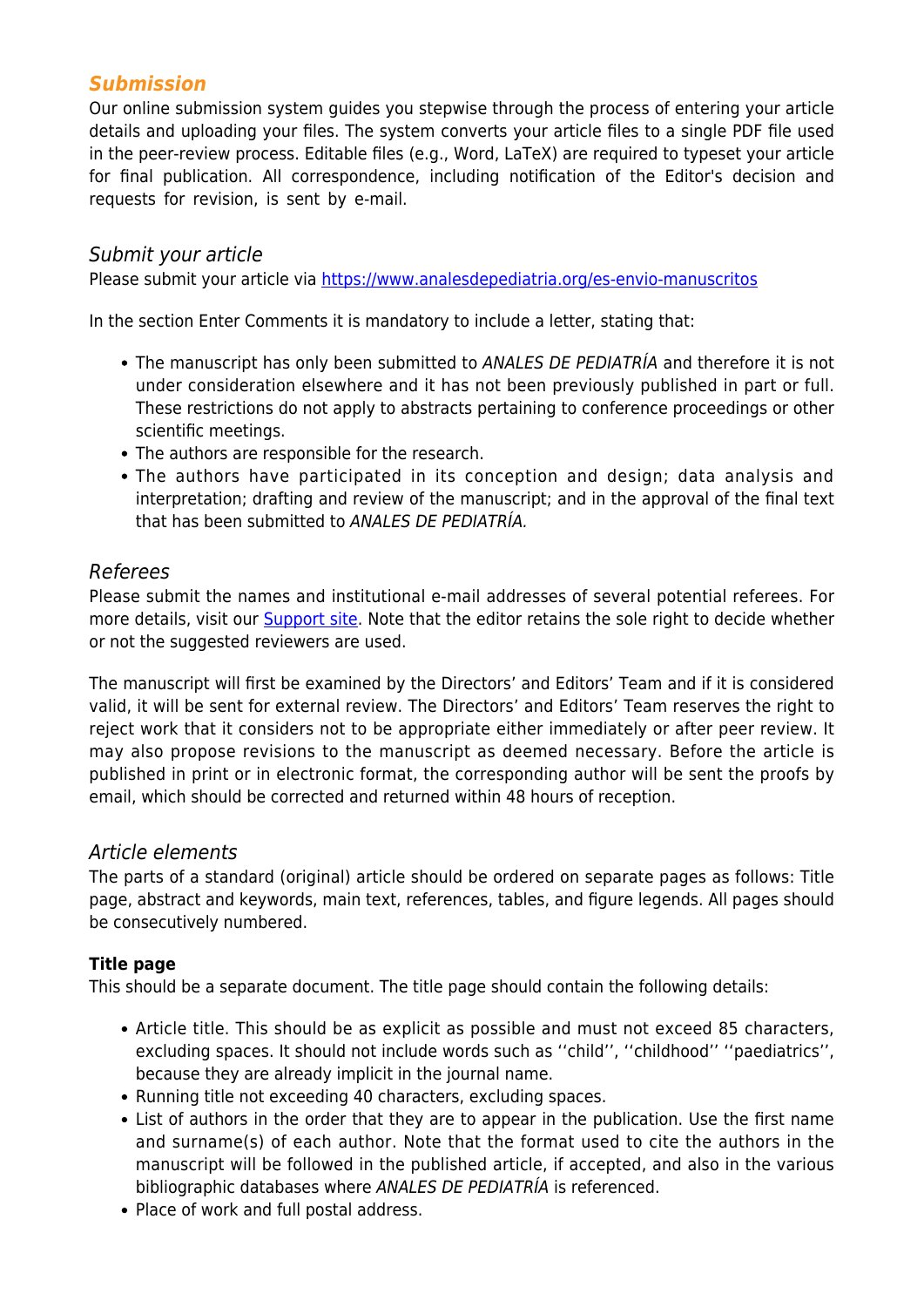- Funding source and number, if applicable.
- Prior presentation at meetings, congresses, and symposiums, with name, city, and date.
- Name, address, telephone, and email of the corresponding author.
- Word count of the main text, excluding the abstract, references, tables, and figure legends.
- Submission date.

# **PREPARATION**

### *Peer review*

This journal operates a peer review process. All contributions will be initially assessed by the editor for suitability for the journal. Papers deemed suitable are then typically sent to a minimum of two independent expert reviewers to assess the scientific quality of the paper. The Editor is responsible for the final decision regarding acceptance or rejection of articles. The Editor's decision is final. Editors are not involved in decisions about papers which they have written themselves or have been written by family members or colleagues or which relate to products or services in which the editor has an interest. Any such submission is subject to all of the journal's usual procedures, with peer review handled independently of the relevant editor and their research groups. [More information on types of peer review.](http://www.elsevier.com/reviewers/what-is-peer-review)

# *Double-blind review*

This journal uses double-anonymized review, which means the identities of the authors are concealed from the reviewers, and vice versa. [More information](http://www.elsevier.com/reviewers/what-is-peer-review) is available on our website. To facilitate this, please include the following separately:

Title page (with author details): This should include the title, authors' names affiliations, acknowledgements and any Declaration of Interest statement, and a complete address for the corresponding author including an e-mail address.

Anonymized manuscript (no author details): The main body of the paper (including the references, figures, tables and any acknowledgements) should not include any identifying information, such as the authors' names or affiliations.

# Use of word processing software

It is important that the file be saved in the native format of the word processor used. The text should be in single-column format. Keep the layout of the text as simple as possible. Most formatting codes will be removed and replaced on processing the article. In particular, do not use the word processor's options to justify text or to hyphenate words. However, do use bold face, italics, subscripts, superscripts etc. When preparing tables, if you are using a table grid, use only one grid for each individual table and not a grid for each row. If no grid is used, use tabs, not spaces, to align columns. The electronic text should be prepared in a way very similar to that of conventional manuscripts (see also the [Guide to Publishing with Elsevier](https://www.elsevier.com/authors/journal-authors/submit-your-paper)). Note that source files of figures, tables and text graphics will be required whether or not you embed your figures in the text. See also the section on Electronic artwork.

To avoid unnecessary errors you are strongly advised to use the 'spell-check' and 'grammarcheck' functions of your word processor.

# *Article structure*

# Subdivision - unnumbered sections

An impersonal writing style is recommended. It is advisable to divide the manuscript into sections. For original articles, use the following sections: Introduction, Material or Patients and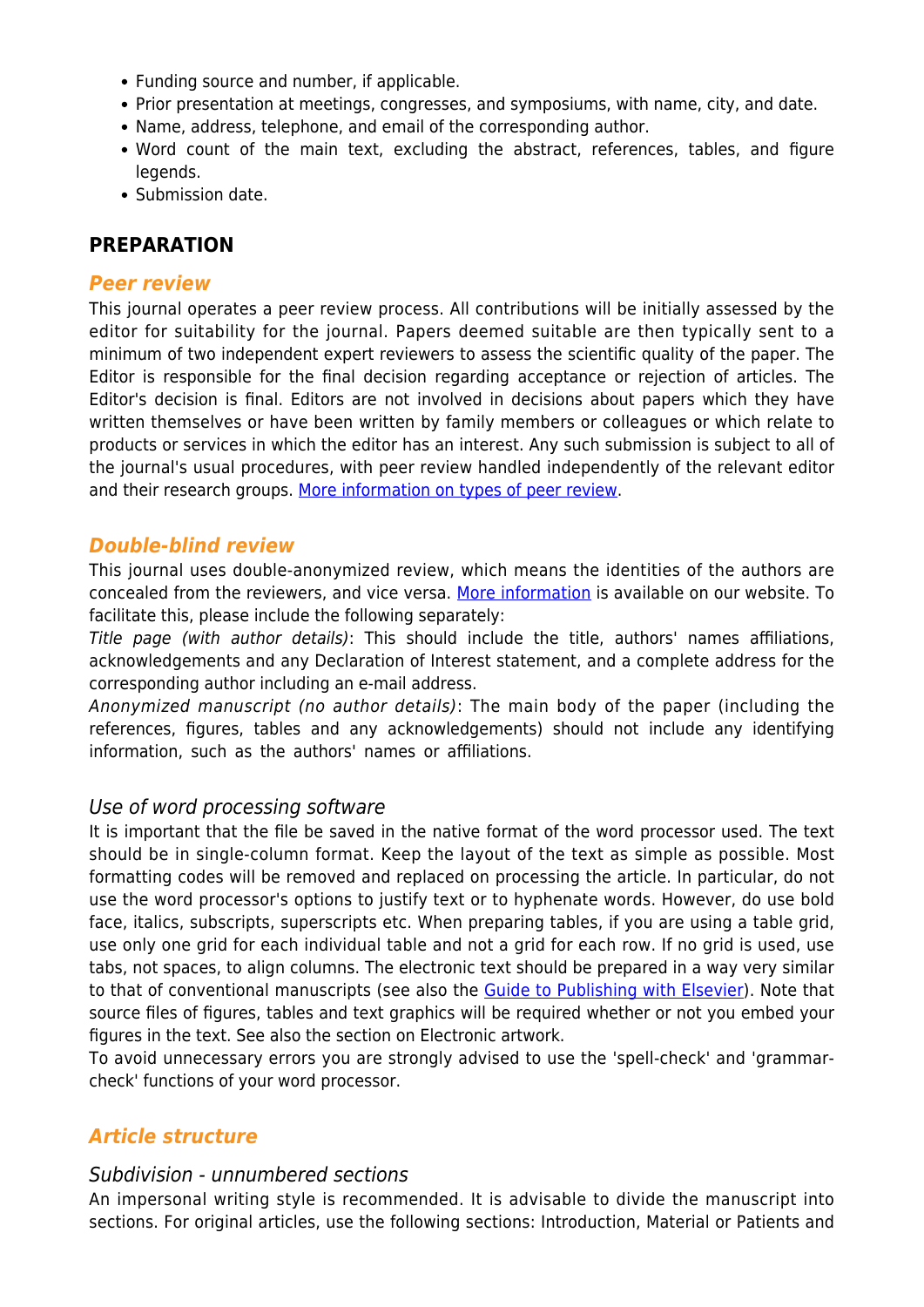Methods, Results and Discussion. We recommend starting each section on a new page. In general, make minimum use of abbreviations. Internationally-recognised abbreviations are permitted and uncommon abbreviations should be expanded at first mention. Avoid using abbreviations in the title or abstract. Authors may use either the metric system or SI (International System) for units of measure. If SI units are chosen, it is advisable to add the metric unit in brackets immediately afterward. Use generic drug names. Identify instruments used for laboratory tests and other techniques by adding the brand name and manufacturer's address in brackets.

### Introduction

State the objectives of the work and provide an adequate background, avoiding a detailed literature survey or a summary of the results.

### Material and methods

Provide sufficient details to allow the work to be reproduced by an independent researcher. Methods that are already published should be summarized, and indicated by a reference. If quoting directly from a previously published method, use quotation marks and also cite the source. Any modifications to existing methods should also be described.

The authors should mention in the methods section that the procedures used on patients and controls have been performed after obtaining informed parental consent.

#### Results

Results should be clear and concise.

#### **Discussion**

This should explore the significance of the results of the work, not repeat them. A combined Results and Discussion section is often appropriate. Avoid extensive citations and discussion of published literature.

#### **Conclusions**

The main conclusions of the study may be presented in a short Conclusions section, which may stand alone or form a subsection of a Discussion or Results and Discussion section.

#### Appendices

If there is more than one appendix, they should be identified as A, B, etc. Formulae and equations in appendices should be given separate numbering: Eq. (A.1), Eq. (A.2), etc.; in a subsequent appendix, Eq. (B.1) and so on. Similarly for tables and figures: Table A.1; Fig. A.1, etc.

# *Essential title page information*

• *Title***.** Concise and informative. Titles are often used in information-retrieval systems. Avoid abbreviations and formulae where possible.

• *Author names and affiliations***.** Please clearly indicate the given name(s) and family name(s) of each author and check that all names are accurately spelled. You can add your name between parentheses in your own script behind the English transliteration. Present the authors' affiliation addresses (where the actual work was done) below the names. Indicate all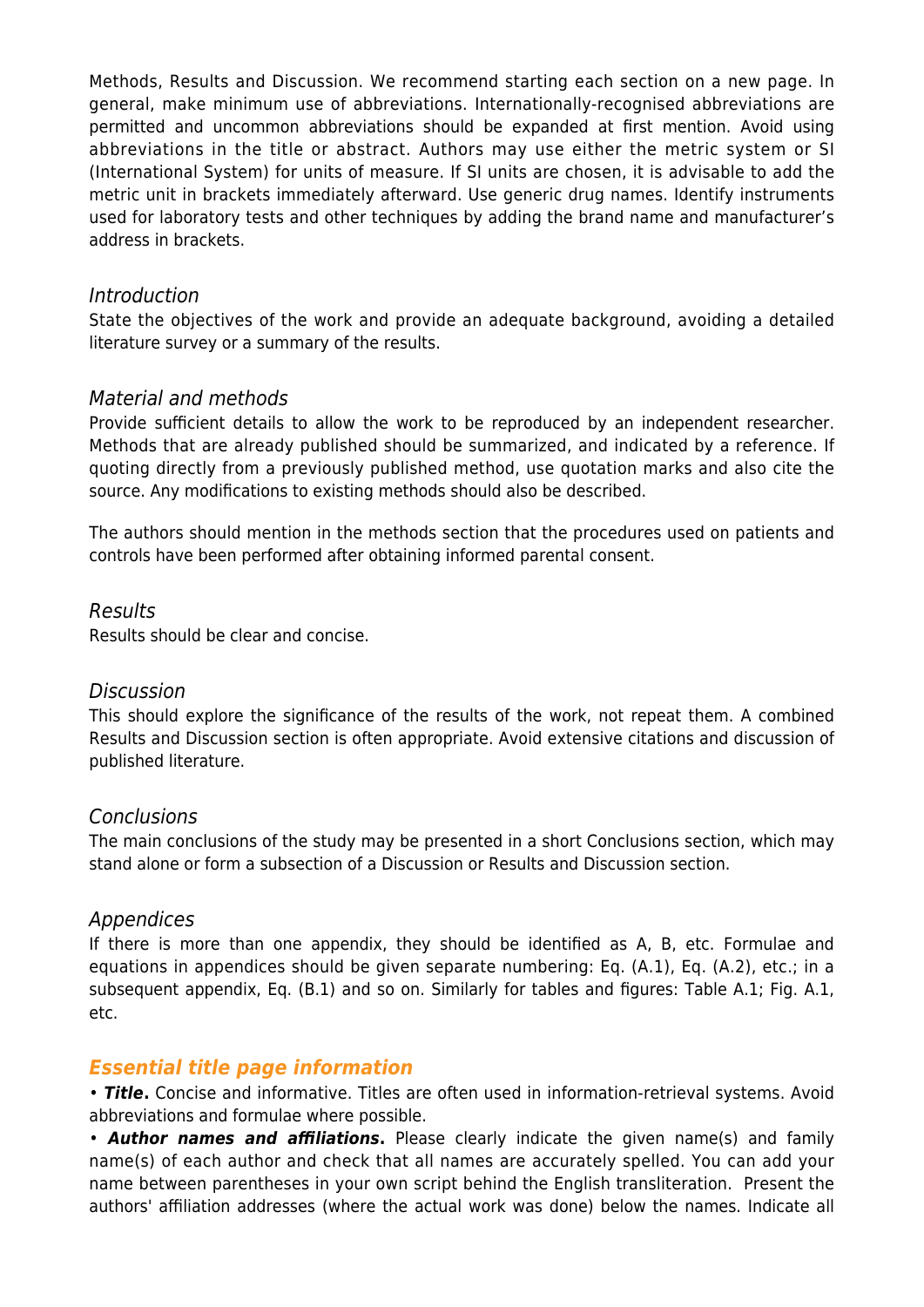affiliations with a lower-case superscript letter immediately after the author's name and in front of the appropriate address. Provide the full postal address of each affiliation, including the country name and, if available, the e-mail address of each author.

• *Corresponding author***.** Clearly indicate who will handle correspondence at all stages of refereeing and publication, also post-publication. This responsibility includes answering any future queries about Methodology and Materials. **Ensure that the e-mail address is given and that contact details are kept up to date by the corresponding author.**

• *Present/permanent address***.** If an author has moved since the work described in the article was done, or was visiting at the time, a 'Present address' (or 'Permanent address') may be indicated as a footnote to that author's name. The address at which the author actually did the work must be retained as the main, affiliation address. Superscript Arabic numerals are used for such footnotes.

### *Structured abstract*

The structured abstract, by means of appropriate headings, should provide the context or background for the research and should state its purpose, basic procedures (selection of study subjects or laboratory animals, observational and analytical methods), main findings (giving specific effect sizes and their statistical significance, if possible), and principal conclusions. It should emphasize new and important aspects of the study or observations.

Original articles should have an abstract of approximately 250 words, structured as follows: Introduction, Material or Patients and Methods, Results, and Conclusions. These sections will describe, respectively, the research question, the way the study was conducted, the most noteworthy results, and conclusions that can be drawn from the results. Authors should ensure that the abstract gives details of the most important results because the English version of the abstract will be entered in MEDLINE.

#### Graphical abstract

This element will be mandatory in the "Original" section. The graphical abstract should summarize the contents of the article in a concise, pictorial form designed to capture the attention of a wide readership. Graphical abstracts should be submitted as a separate file in the online submission system. Image size: Please provide an image with a minimum of  $531 \times 1328$ pixels (h  $\times$  w) or proportionally more. The image should be readable at a size of 5  $\times$  13 cm using a regular screen resolution of 96 dpi. The PPT format or MS Office documents will be used and [this template](https://static.elsevier.es/norm_orga/AnPed_GA_EN.pptx) will be followed. Authors can make use of Elsevier's Illustration and Enhancement service to ensure the best presentation of their images and in accordance with all technical requirements: **[Illustration Service](http://webshop.elsevier.com/illustration-services/)**.

# *Keywords*

Three to ten keywords should be appended to the abstract, chosen from MeSH® terms in the Index Medicus, available at: [http://www.ncbi.nlm.nih.gov/mesh.](http://www.ncbi.nlm.nih.gov/mesh) Scientific letters should not have an abstract or keywords.

#### Abbreviations

Define abbreviations that are not standard in this field in a footnote to be placed on the first page of the article. Such abbreviations that are unavoidable in the abstract must be defined at their first mention there, as well as in the footnote. Ensure consistency of abbreviations throughout the article.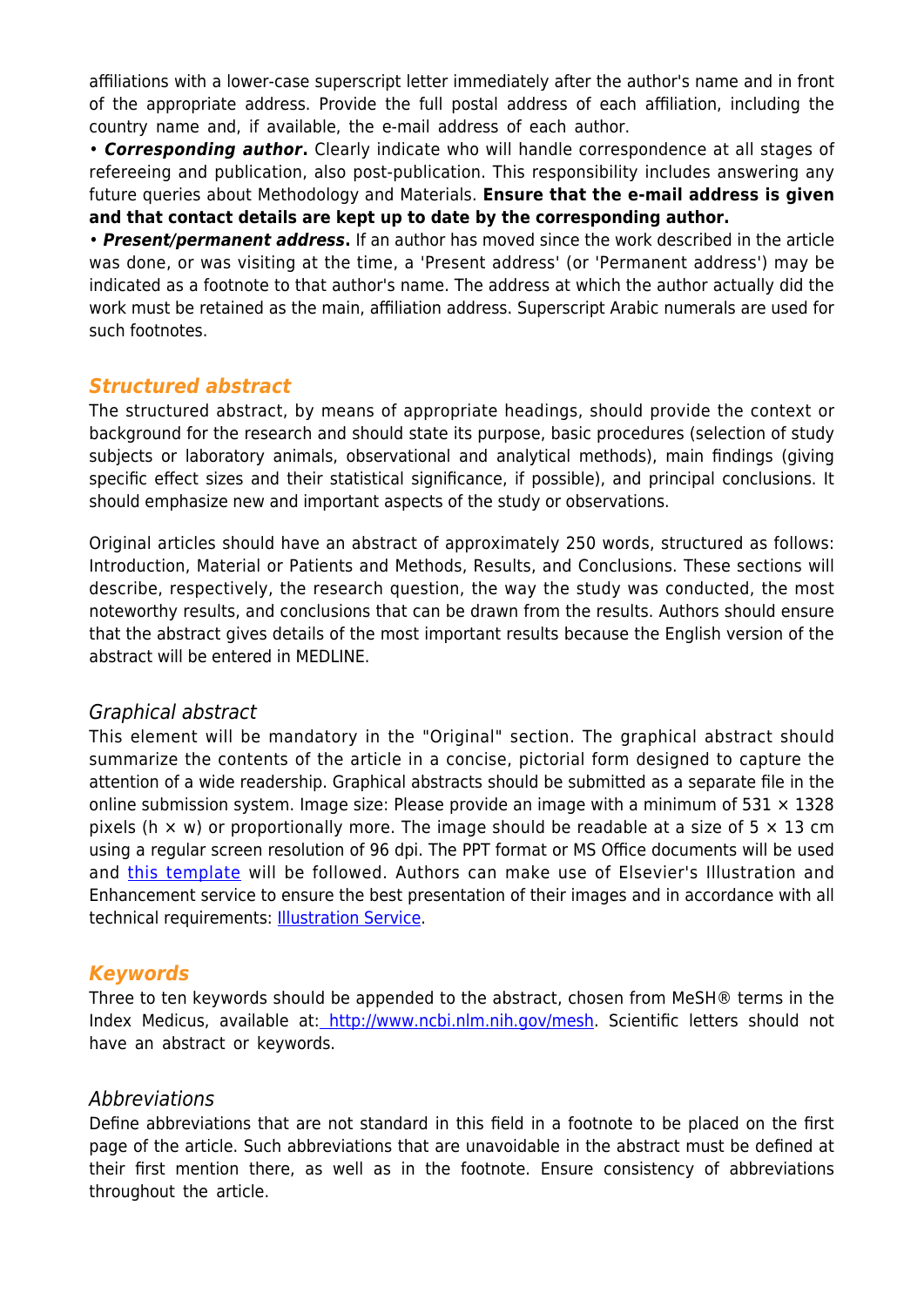# Acknowledgements

Collate acknowledgements in a separate section at the end of the article before the references and do not, therefore, include them on the title page, as a footnote to the title or otherwise. List here those individuals who provided help during the research (e.g., providing language help, writing assistance or proof reading the article, etc.).

# Formatting of funding sources

List funding sources in this standard way to facilitate compliance to funder's requirements:

Funding: This work was supported by the National Institutes of Health [grant numbers xxxx, yyyy]; the Bill & Melinda Gates Foundation, Seattle, WA [grant number zzzz]; and the United States Institutes of Peace [grant number aaaa].

It is not necessary to include detailed descriptions on the program or type of grants and awards. When funding is from a block grant or other resources available to a university, college, or other research institution, submit the name of the institute or organization that provided the funding.

If no funding has been provided for the research, please include the following sentence:

This research did not receive any specific grant from funding agencies in the public, commercial, or not-for-profit sectors.

### Units

Follow internationally accepted rules and conventions: use the international system of units (SI). If other units are mentioned, please give their equivalent in SI.

# *Artwork*

# Image manipulation

Whilst it is accepted that authors sometimes need to manipulate images for clarity, manipulation for purposes of deception or fraud will be seen as scientific ethical abuse and will be dealt with accordingly. For graphical images, this journal is applying the following policy: no specific feature within an image may be enhanced, obscured, moved, removed, or introduced. Adjustments of brightness, contrast, or color balance are acceptable if and as long as they do not obscure or eliminate any information present in the original. Nonlinear adjustments (e.g. changes to gamma settings) must be disclosed in the figure legend.

# Electronic artwork

General points

- Make sure you use uniform lettering and sizing of your original artwork.
- Embed the used fonts if the application provides that option.

• Aim to use the following fonts in your illustrations: Arial, Courier, Times New Roman, Symbol, or use fonts that look similar.

- Number the illustrations according to their sequence in the text.
- Use a logical naming convention for your artwork files.
- Provide captions to illustrations separately.
- Size the illustrations close to the desired dimensions of the published version.
- Submit each illustration as a separate file.
- Ensure that color images are accessible to all, including those with impaired color vision.

A detailed quide on electronic artwork is available.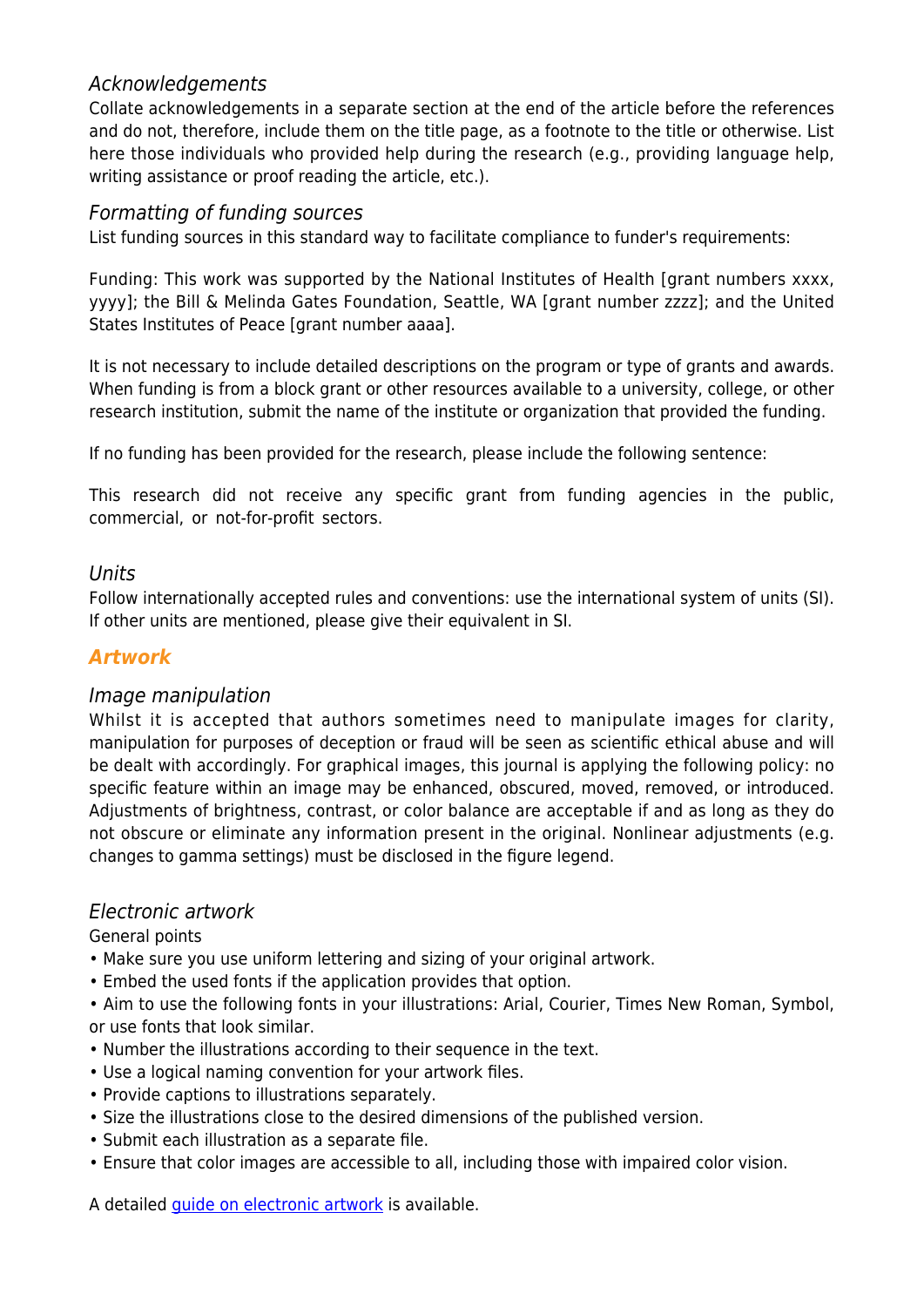#### **You are urged to visit this site; some excerpts from the detailed information are given here.**

Formats

If your electronic artwork is created in a Microsoft Office application (Word, PowerPoint, Excel) then please supply 'as is' in the native document format.

Regardless of the application used other than Microsoft Office, when your electronic artwork is finalized, please 'Save as' or convert the images to one of the following formats (note the resolution requirements for line drawings, halftones, and line/halftone combinations given below):

EPS (or PDF): Vector drawings, embed all used fonts.

TIFF (or JPEG): Color or grayscale photographs (halftones), keep to a minimum of 300 dpi.

TIFF (or JPEG): Bitmapped (pure black & white pixels) line drawings, keep to a minimum of 1000 dpi.

TIFF (or JPEG): Combinations bitmapped line/half-tone (color or grayscale), keep to a minimum of 500 dpi.

#### **Please do not:**

• Supply files that are optimized for screen use (e.g., GIF, BMP, PICT, WPG); these typically have

- a low number of pixels and limited set of colors;
- Supply files that are too low in resolution;
- Submit graphics that are disproportionately large for the content.

# Color artwork

Please make sure that artwork files are in an acceptable format (TIFF (or JPEG), EPS (or PDF) or MS Office files) and with the correct resolution. If, together with your accepted article, you submit usable color figures then Elsevier will ensure, at no additional charge, that these figures will appear in color online (e.g., ScienceDirect and other sites). [Further information on the](https://www.elsevier.com/authors/author-schemas/artwork-and-media-instructions) [preparation of electronic artwork](https://www.elsevier.com/authors/author-schemas/artwork-and-media-instructions).

# Illustration services

[Elsevier's Autor Services](https://webshop.elsevier.com/illustration-services/) offers Illustration Services to authors preparing to submit a manuscript but concerned about the quality of the images accompanying their article. Elsevier's expert illustrators can produce scientific, technical and medical-style images, as well as a full range of charts, tables and graphs. Image 'polishing' is also available, where our illustrators take your image(s) and improve them to a professional standard. Please visit the website to find out more.

# Figure captions

Figures refer to all diagrams, drawings and photographs, and are numbered with Arabic numerals in the order they appear in the text. To create graphs, follow the guidelines in ''Graphs for statistical data in medicine'' [in Spanish] available at [https://seh-lelha.org/2003/02/14/graficos-datos-estadisticos-medicina/.](https://seh-lelha.org/2003/02/14/graficos-datos-estadisticos-medicina/) Occasionally, colour photographs and drawings may be accepted by the Directors' and Editors' Team, provided that there is a prior financial agreement between the authors and Elsevier España. If patient information, photographs, or data are reproduced, the patient should not be identifiable. The authors have to declare that they are in possession of a written informed consent signed by the parents to state their permission to authorize publication, reproduction, and dissemination in print and in open-access electronic format in ANALES DE PEDIATRÍA (Barcelona). Figure legends should be written on the corresponding page in the main text.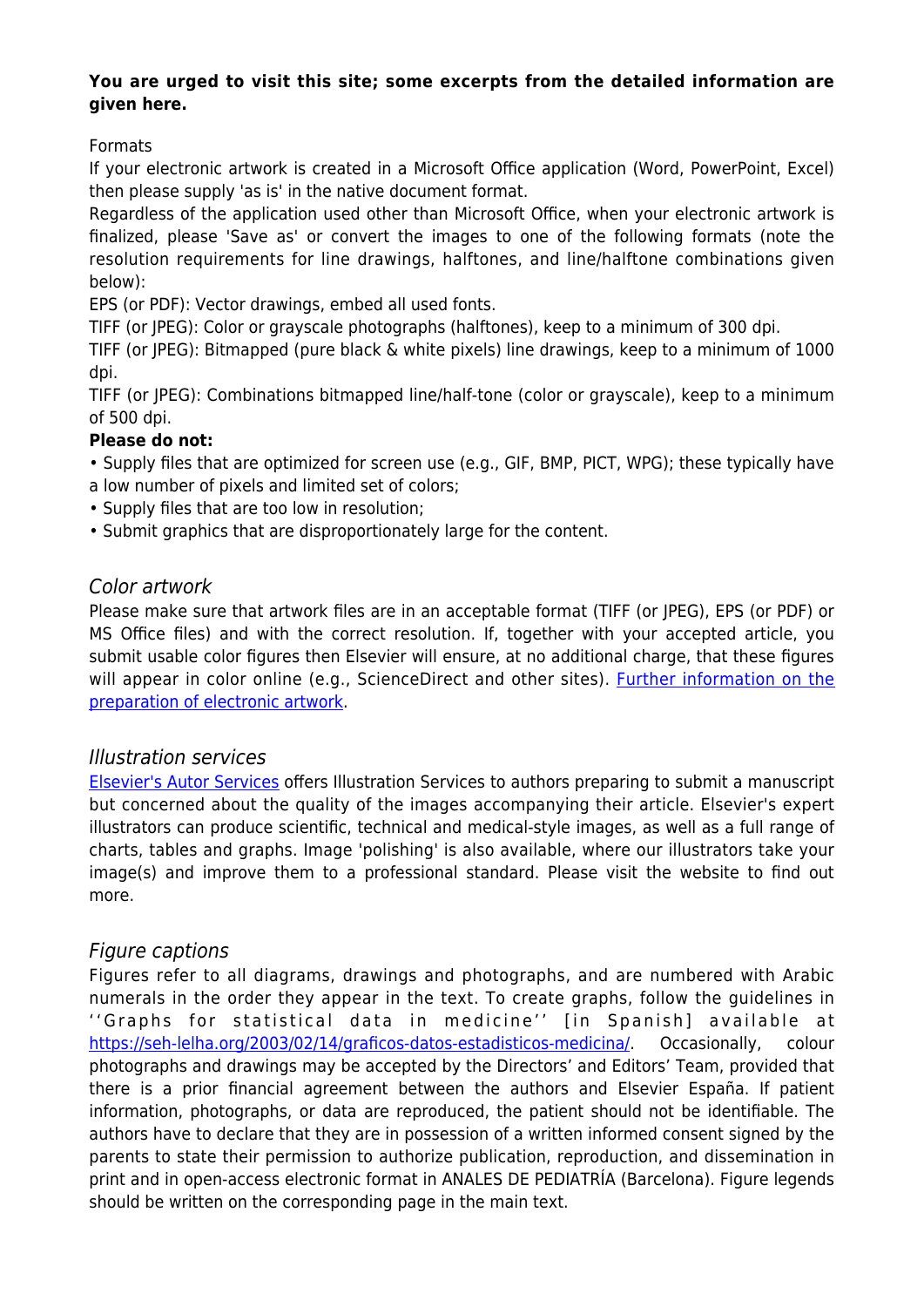# *Tables*

Number tables with Arabic numerals in the order they appear in the text. Tables should be double spaced on a separate page and not exceed a full page. The title, placed at the top, should concisely describe the contents so that the table can be understood without having to read the main text. Define any abbreviations at the bottom of the table. Do not repeat the same data in the main text, tables and figures.

# *References*

#### Citation in text

References should be numbered consecutively in the order they appear in the text, in superscript format. References to journal articles should be ordered as follows: Authors, with surname(s) followed by first name initial without punctuation, separating each author by a comma; full title in the original language, abbreviated journal name as listed in Index Medicus, year of publication, volume number, and inclusive page numbers. List all authors unless there are more than six, in which case list the first six and then add "et al". Follow a similar style for book references.

The list of references should not include citations such as ''personal communication'', ''in press'' or ''submitted for publication'', or congress abstracts that have not been published in a scientific journal. If it is considered essential to cite such references, do so in the corresponding place in the main text and mention their source.

For reference format, refer to the recommendations issued by the National Library of Medicine: [https://www.nlm.nih.gov/bsd/uniform\\_requirements.html](https://www.nlm.nih.gov/bsd/uniform_requirements.html)

#### Reference links

Increased discoverability of research and high quality peer review are ensured by online links to the sources cited. In order to allow us to create links to abstracting and indexing services, such as Scopus, CrossRef and PubMed, please ensure that data provided in the references are correct. Please note that incorrect surnames, journal/book titles, publication year and pagination may prevent link creation. When copying references, please be careful as they may already contain errors. Use of the DOI is highly encouraged.

A DOI is guaranteed never to change, so you can use it as a permanent link to any electronic article. An example of a citation using DOI for an article not yet in an issue is: VStirnemann J, Belmatoug N, Camou F, Serratrice C, Froissart R, Caillaud C, et al. A review of Gaucher disease pathophysiology, clinical presentation and treatments. Int J Mol Sci. 2017; [http://dx.doi.org/10.3390/ijms18020441.](http://dx.doi.org/10.3390/ijms18020441)

Please note the format of such citations should be in the same style as all other references in the paper.

#### Web references

As a minimum, the full URL should be given and the date when the reference was last accessed. Any further information, if known (DOI, author names, dates, reference to a source publication, etc.), should also be given. Web references can be listed separately (e.g., after the reference list) under a different heading if desired, or can be included in the reference list.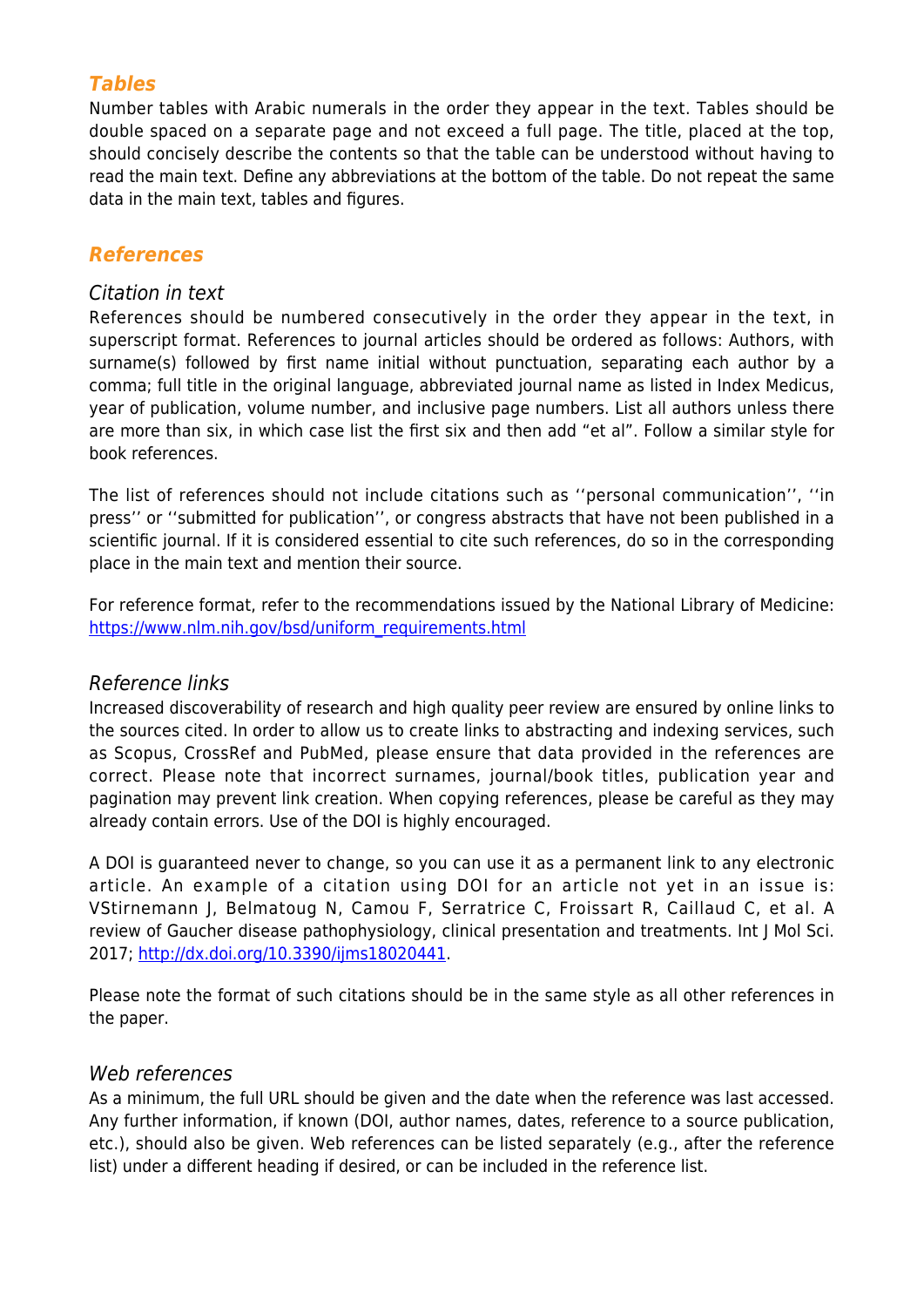# Data references

This journal encourages you to cite underlying or relevant datasets in your manuscript by citing them in your text and including a data reference in your Reference List. Data references should include the following elements: author name(s), dataset title, data repository, version (where available), year, and global persistent identifier. Add [dataset] immediately before the reference so we can properly identify it as a data reference. This identifier will not appear in your published article.

# References in a special issue

Please ensure that the words 'this issue' are added to any references in the list (and any citations in the text) to other articles in the same Special Issue.

# Reference management software

Most Elsevier journals have their reference template available in many of the most popular reference management software products. These include all products that support [Citation Style](https://citationstyles.org) [Language styles,](https://citationstyles.org) such as [Mendeley.](https://www.mendeley.com/reference-management/reference-manager/) Using citation plug-ins from these products, authors only need to select the appropriate journal template when preparing their article, after which citations and bibliographies will be automatically formatted in the journal's style. If no template is yet available for this journal, please follow the format of the sample references and citations as shown in this Guide. If you use reference management software, please ensure that you remove all field codes before submitting the electronic manuscript. [More information on how to](https://service.elsevier.com/app/answers/detail/a_id/26093) [remove field codes from different reference management software](https://service.elsevier.com/app/answers/detail/a_id/26093).

# Reference style

Text: Indicate references by superscript numbers in the text. The actual authors can be referred to, but the reference number(s) must always be given.

List: Number the references in the list in the order in which they appear in the text.

# Examples:

Reference to a journal publication:

1. Pichel López M, Martínez-Isasi S, Barcala-Furelos R, Fernández-Méndez F, Vázquez Santamaría D, Sánchez-Santos L, et al. Un primer paso en la enseñanza del soporte vital básico en las escuelas: la formación de los profesores. An Pediatr (Barc). 2018;89:265-71.

Reference to a journal publication with an article number:

2. Van der Geer J, Hanraads JAJ, Lupton RA. The art of writing a scientific article. Heliyon. 2018;19:e00205.<https://doi.org/10.1016/j.heliyon.2018.e00205>.

# Reference to a book:

3. García Nieto V, Santos F, Rodríguez Iturbe B, editors. Nefrología Pediátrica. 2nd ed. Madrid: Grupo Aula médica; 2006. Capítulo de libro Franco M, Sánchez-Lozada LG, Herrera Acosta J. Fisiología glomerular. In: García Nieto V, Santos F, Rodríguez Iturbe B, editores. Nefrología Pediátrica. 2nd ed. Madrid: Grupo Aula médica. 2006. p. 9-38.

Reference to a chapter in an edited book:

4. Mettam GR, Adams LB. How to prepare an electronic version of your article. In: Jones BS, Smith RZ, editors. Introduction to the electronic age, New York: E-Publishing Inc; 2009, p. 281-304.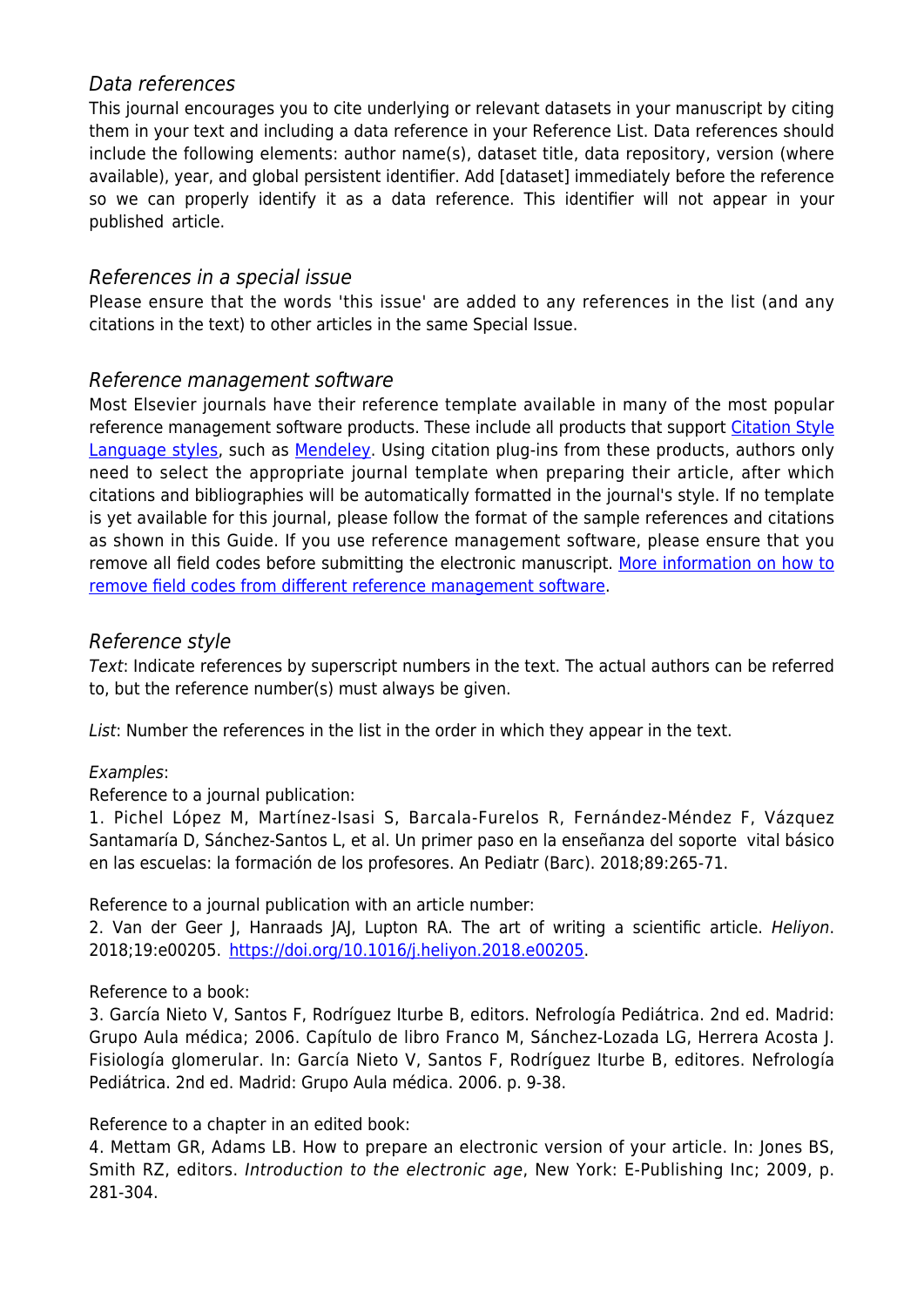#### Reference to a website:

5. Cancer Research UK. Cancer statistics reports for the UK, <http://www.cancerresearchuk.org/aboutcancer/statistics/cancerstatsreport/>; 2018 [accessed 13 March 2018].

#### Reference to a dataset:

[dataset] 6. Oguro M, Imahiro S, Saito S, Nakashizuka T. Mortality data for Japanese oak wilt disease and surrounding forest compositions, Mendeley Data, v1; 2015. <https://doi.org/10.17632/xwj98nb39r.1>.

Note shortened form for last page number. e.g., 51-9, and that for more than 6 authors the first 6 should be listed followed by 'et al.' See also [Samples of Formatted References](https://www.nlm.nih.gov/bsd/uniform_requirements.html).

#### Journal abbreviations source

Journal names should be abbreviated according to the [List of Title Word Abbreviations](https://www.issn.org/services/online-services/access-to-the-ltwa/).

# *Video*

ANALES DE PEDIATRÍA accepts video material and animation sequences to support and enhance your scientific research. Authors who have video or animation files that they wish to submit with their article are strongly encouraged to include links to these within the body of the article. This can be done in the same way as a figure or table by referring to the video or animation content and noting in the body text where it should be placed. All submitted files should be properly labeled so that they directly relate to the video file's content. In order to ensure that your video or animation material is directly usable, please provide the file in one of our recommended file formats with a preferred maximum size of 150 MB per file, 1 GB in total. Video and animation files supplied will be published online in the electronic version of your article in Elsevier Web products, including [ScienceDirect.](http://www.sciencedirect.com) Please supply 'stills' with your files: you can choose any frame from the video or animation or make a separate image. These will be used instead of standard icons and will personalize the link to your video data. For more detailed instructions please visit our [video instruction pages](https://www.elsevier.com/authors/author-schemas/artwork-and-media-instructions). Note: since video and animation cannot be embedded in the print version of the journal, please provide text for both the electronic and the print version for the portions of the article that refer to this content.

# *Supplementary material*

Supplementary material such as applications, images and sound clips, can be published with your article to enhance it. Submitted supplementary items are published exactly as they are received (Excel or PowerPoint files will appear as such online). Please submit your material together with the article and supply a concise, descriptive caption for each supplementary file. If you wish to make changes to supplementary material during any stage of the process, please make sure to provide an updated file. Do not annotate any corrections on a previous version. Please switch off the 'Track Changes' option in Microsoft Office files as these will appear in the published version.

# **AFTER ACCEPTANCE**

# *Proofs*

One set of page proofs (as PDF files) will be sent by e-mail to the corresponding author (if we do not have an e-mail address then paper proofs will be sent by post) or a link will be provided in the e-mail so that authors can download the files themselves. To ensure a fast publication